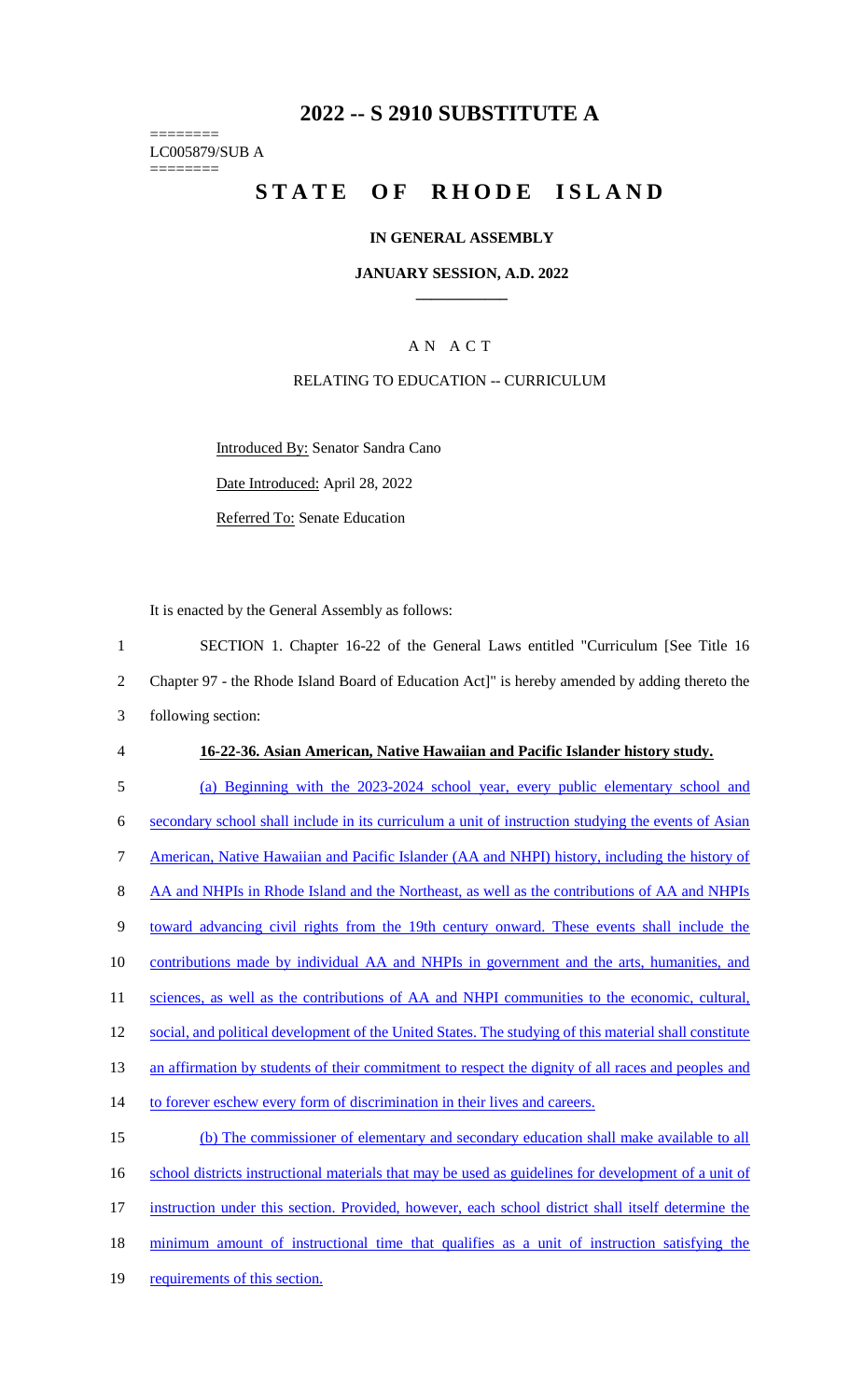1 SECTION 2. This act shall take effect upon passage.

 $=$ LC005879/SUB A  $=$